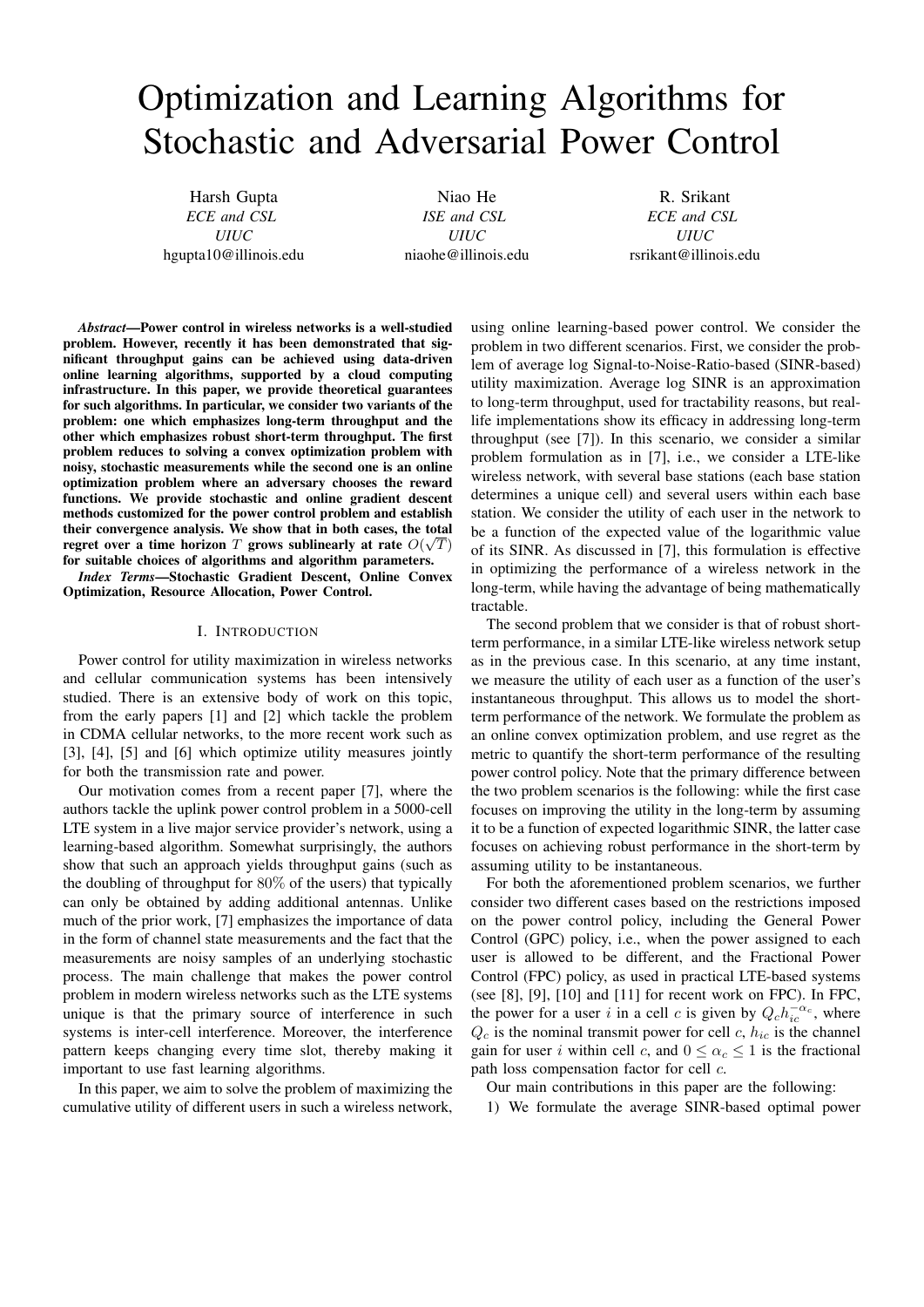control problem as a convex optimization problem. Subsequently, we present a stochastic gradient descentbased (SGD-based) algorithm to compute the optimal power control policy, for both General Power Control and Fractional Power Control (see Sections II and III).

- 2) We prove that the SGD-based algorithm converges to the optimal power control policy. We also present guarantees on its convergence rate. Moreover, we believe that the proof for the learning-based power control algorithm presented in [7] has a gap, since they do not show that the dual variables in their optimization problem lie in a bounded set. We fix this gap in our proof. Moreover, in [7], only asymptotic convergence analysis is provided, whereas we provide explicit finite-time guarantees on the rate of convergence as well as the regret (see Sections II-B and III-B).
- 3) For the robust short-term performance problem, we present an online gradient descent-based algorithm, for both General Power Control and Fractional Power Control. We also provide guarantees on the regret achieved by the resulting power control policy (see Section IV).

## II. SINR-BASED GENERAL POWER CONTROL

#### *A. Problem Formulation*

In order to formalize the optimization problem, let us introduce some notation first. Let there be a total of  $n$  users and m base stations in the network. Let  $\gamma_i$  denote the expected logarithmic value of SINR for user i, and let  $U_i(\gamma_i)$  denote the utility function for user i. Let  $j_i$  denote the base station (or cell) to which user i belongs to, and let  $h_{ik}(t) \geq 0$  denote the random channel gain for user i's transmissions to cell  $k$ , at time  $t$ . We assume that all channel gains are drawn i.i.d. at each time slot t, from their respective distributions. Let  $X_i(t)$  be a binary random variable denoting whether user  $i$  is active or not, at any time slot t. Let  $X_i(t) = 0$  if the user is inactive and  $X_i(t) = 1$  if the user is active. We assume that  $X_i(t)$  is drawn i.i.d. at each time slot t. Since  $X_i(t)$  and  $h_{ik}(t)$  are drawn i.i.d. at each time slot, we drop their dependence on  $t$  and denote them by  $X_i$  and  $h_{ik}$  respectively. Let  $P = (P_1, P_2, ..., P_n)$  be the vector of power assignments to various users. Formally, the optimization problem we aim to solve is:

$$
\max_{\gamma, P} \sum_{i} U_i(\gamma_i)
$$
\ns. t. 
$$
\gamma_i = \mathbb{E} \bigg[ \log \bigg( \frac{h_{ij_i} P_i}{\sum_{k \neq i} h_{kj_i} X_k P_k + \sigma_{j_i}^2} \bigg) \bigg], \forall i \qquad (1)
$$
\n
$$
0 < P_i \leq e^M, \forall i.
$$

where  $\sigma_{j_i}^2$  is the noise variance in cell  $j_i$ ,  $e^M$  is the maximum power that can be assigned to each user, and the expectation is with respect to the random channel gains and the "on/off" random variables:  $X_i, \forall i$ . We assume that  $\forall i$ , the utility function  $U_i(\gamma_i)$  is a concave and increasing function of  $\gamma_i$ , with  $\lim_{\gamma_i \to -\infty} U_i(\gamma_i) = -\infty$ . Moreover, we assume that  $\forall i, U_i(\gamma_i)$  is well-defined for  $\gamma_i \in (-\infty, \infty)$  and is continuously differentiable. Note that these assumptions are

fairly general, and hence allow for several different utility functions, for instance:  $U_i(\gamma_i) = \log(\log(1 + e^{\gamma_i}))$ . Under the above assumptions, it can be shown that the optimization problem given by (1) is a non-convex optimization problem, and hence it is not amenable to the large number of efficient off-the-shelf algorithms available to solve convex optimization problems. As in [7] (also see [12]), we will transform the above optimization problem into a convex optimization problem, allowing us to exploit the extensive body of work available for solving convex optimization problems efficiently.

Consider the following standard variable transformation:

$$
P_i = e^{q_i}, \forall i,
$$

Since  $P_i > 0$ ,  $\forall i$ , the above transformation is bijective. With the above transformation, we can rewrite (1) as:

$$
\max_{\gamma,q} \sum_{i} U_i(\gamma_i)
$$
\ns. t. 
$$
\gamma_i = \mathbb{E} \bigg[ \log \bigg( \frac{h_{ij_i} e^{q_i}}{\sum_{k \neq i} h_{kj_i} X_k e^{q_k} + \sigma_{ji}^2} \bigg) \bigg], \forall i \qquad (2)
$$
\n
$$
q_i \leq M, \forall i.
$$

Note that we assumed the objective function above to be a concave function in  $\gamma$ . Also, the second constraint is an affine inequality, therefore the feasible set corresponding to it will be a convex set. Therefore, in order to obtain a convex optimization problem, all we need to do is to transform the first constraint (the equality constraint), so that the resulting constraint has a convex feasible set. To this end, we observe that if we change the "equal to" operator in the first constraint to a "less than equal to" operator, the solution to the optimization problem will remain the same, as we assumed  $U_i(\gamma_i)$  to be an increasing function of  $\gamma_i$  (the maximum will always be achieved at the highest value possible). Therefore:

$$
\gamma_i \leq \mathbb{E} \bigg[ \log \bigg( \frac{h_{ij_i} e^{q_i}}{\sum_{k \neq i} h_{kj_i} X_k e^{q_k} + \sigma_{j_i}^2} \bigg) \bigg]
$$
  

$$
\gamma_i \leq \mathbb{E} [\log h_{ij_i} + q_i - \log (\sum_{k \neq i} h_{kj_i} X_k e^{q_k} + \sigma_{j_i}^2)]
$$
  

$$
\Rightarrow \gamma_i - \big( \mathbb{E} [\log h_{ij_i} + q_i - \log (\sum_{k \neq i} h_{kj_i} X_k e^{q_k} + \sigma_{j_i}^2)] \big) \leq 0
$$

Since log-sum-of-exponentials is a convex function, the feasible set for the above constraints will be convex,  $\forall i$ . Hence, we get the following convex optimization problem:

$$
\min_{\gamma,q} -\sum_{i} U_i(\gamma_i)
$$
\ns. t.  $\gamma_i - (\mathbb{E}[\log h_{ij_i} + q_i - \log(\sum_{k \neq i} h_{kj_i} X_k e^{q_k} + \sigma_{ji}^2)])$  (3)  
\n
$$
\leq 0, \forall i
$$
\n
$$
q_i \leq M, \forall i.
$$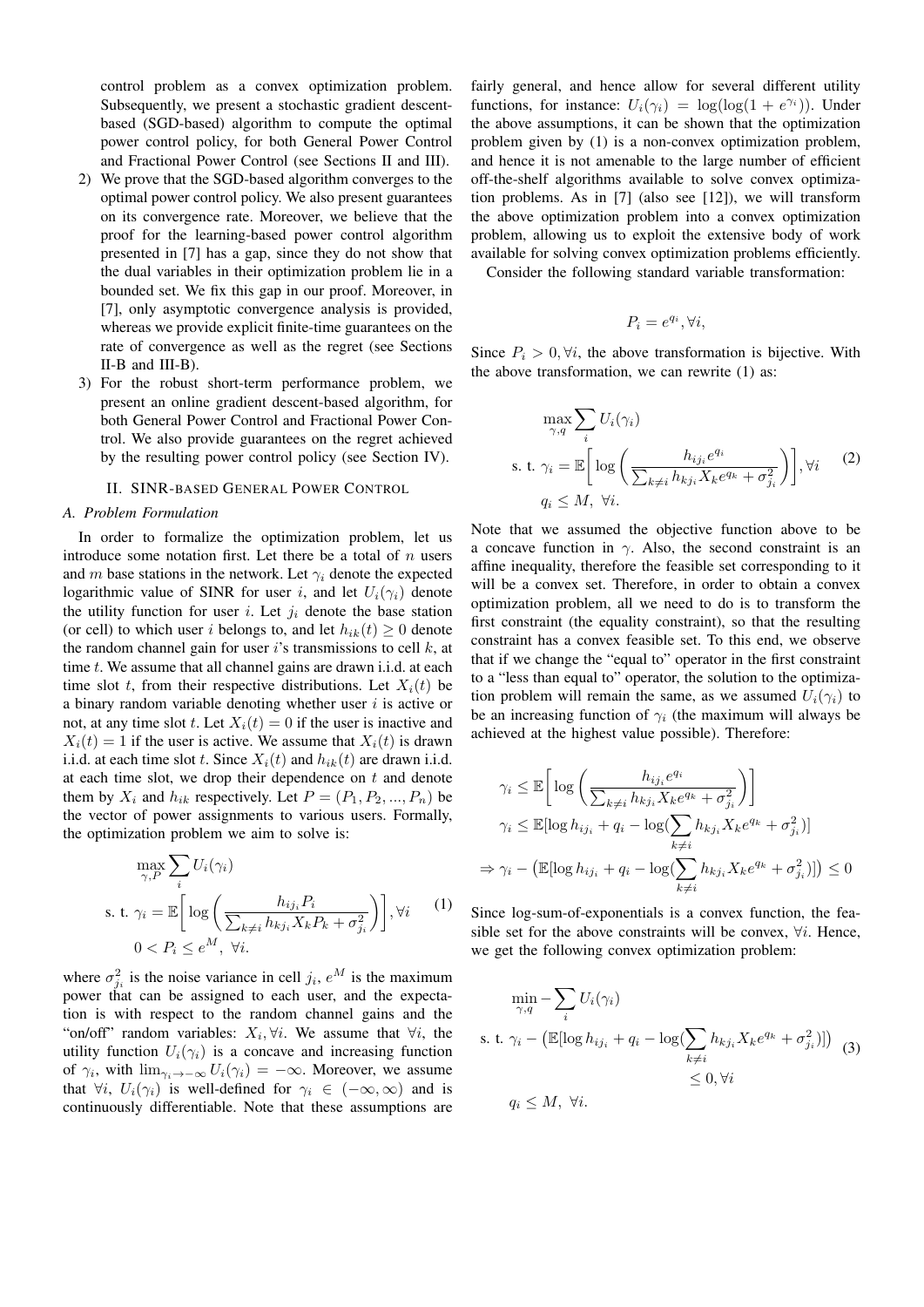For ease of notation, we will assume that  $\sigma_{j_i}^2 = \sigma^2$ ,  $\forall i$ , i.e., the noise variance in all the cells is the same. Note that this assumption does not affect the results in this paper in any way.

### *B. Algorithm and Analysis*

In this subsection, we first prove that there exists a solution to the optimization problem in (3). Subsequently, we prove certain properties for the primal-dual optimization problem corresponding to (3), in order to design an algorithm based on the stochastic gradient descent algorithm (see [13]). We eventually present a SGD-based algorithm to solve (3), and also provide theoretical guarantees on its performance. Let us begin with proving the existence of a solution to (3).

## Lemma 1. *For the optimization problem in* (3)*, there exists a non-empty, closed and bounded set of optimal solutions.*

*Proof.* Let us denote the variables  $\gamma$  and q jointly as  $s =$  $(\gamma, q)$ . Note that under the constraints of (3),  $||s|| \rightarrow \infty$ implies  $q_i \rightarrow -\infty$  or  $\gamma_i \rightarrow -\infty$ , for at least some i. Also, note that  $q_i \rightarrow -\infty \Rightarrow \gamma_i \rightarrow -\infty$ . Therefore,  $||s||$  → ∞ implies  $\gamma_i$  → −∞, for some *i*. Moreover, we know that  $\lim_{\gamma_i \to -\infty} \sum_j U_j(\gamma_j) = -\infty$ ,  $\forall i$ , since we assume that  $\lim_{\gamma_i \to -\infty} U_i(\gamma_i) = -\infty$ ,  $\forall i$ . Let  $\mathbb C$  denote the feasible set of (3). Therefore, we have:

$$
\lim_{||s|| \to \infty, s \in \mathbb{C}} - \sum_{i} U_i(\gamma_i) = \infty.
$$

Hence, the objective function in (3) is weakly coercive with respect to the set C. Using Weierstrass' Theorem (see Theorem 4.7 in [14]), we get the lemma.  $\Box$ 

The Lagrangian function corresponding to the optimization problem in (3) is:

$$
L(\gamma, q, \lambda, \mu)
$$
  
= 
$$
-\sum_{i} U_i(\gamma_i) + \sum_{i} \lambda_i (\gamma_i - (\mathbb{E}[\log h_{ij_i} + q_i
$$

$$
-\log(\sum_{k \neq i} h_{kj_i} X_k e^{q_k} + \sigma_{ji}^2)])) + \sum_{i} \mu_i (q_i - M).
$$
  
(4)

where  $\lambda = (\lambda_1, \lambda_2, ..., \lambda_n)$  and  $\mu = (\mu_1, \mu_2, ..., \mu_n)$  are vectors representing the Lagrange multipliers for the inequality constraints in (3). We now show that strong duality holds for the primal and dual optimization problems characterized by  $(4)$ .

Lemma 2. *For the primal and dual optimization problems characterized by the Lagrangian function in* (4)*, strong duality holds, i.e.:*

$$
L^* = \min_{\gamma, q} \max_{\lambda \ge 0, \mu \ge 0} L(\gamma, q, \lambda, \mu)
$$
  
= 
$$
\max_{\lambda \ge 0, \mu \ge 0} \min_{\gamma, q} L(\gamma, q, \lambda, \mu).
$$
 (5)

*where* L <sup>∗</sup> *denotes the (optimal) value of the objective function in* (3)*.*

*Proof.* Let us consider the point  $q_i = \frac{M}{2} < M$ ,  $\forall i$ . Subsequently, consider  $\gamma_i$  <  $\mathbb{E}[\log h_{ij_i} + \frac{M}{2} \log(\sum_{k \neq i} h_{kj_i} X_k e^{\frac{M}{2}} + \sigma^2)$ ,  $\forall i$ . Clearly, the above values of q and  $\lambda$  are feasible for (3). Moreover, for these values, the inequality constraints hold with strict inequality. Therefore, using Slater's conditions, we conclude the lemma.  $\Box$ 

Let  $\gamma^*, q^*, \lambda^*$  and  $\mu^*$  be the solution to (5). In order to use the stochastic gradient descent algorithm from [13], we need to prove certain properties of the Lagrangian function in (4), and its optimal solution:  $\gamma^*, q^*, \lambda^*$  and  $\mu^*$ . We start with the following lemma:

**Lemma 3.**  $(\gamma^*, q^*, \lambda^*, \mu^*) \in \xi = \xi(M, h', \sigma', X')$ , where  $\xi(M, h', \sigma', X')$  is a non-empty bounded closed convex set, *and can be computed from* (14)*,* (15)*,* (16)*,* (17) *and* (18) *as*  $a$  function of  $M, h', \sigma'$ , and  $X'$ , where  $M$  is the upper bound *on the variable*  $q_i$ ,  $\forall i$ *, h' is the vector comprising upper and lower bounds on the random channel gains for all the users*  $\int$ *in the network,*  $\sigma'$  *is the vector comprising upper and lower* bounds on the noise variance in all the cells, and  $X'$  is the *vector comprising upper and lower bounds on the probability that a user is "on" at any time slot, i.e., the upper and lower bounds on*  $\mathbb{E}[X_i], \forall i$ .

*Proof.* Using the KKT stationarity conditions from optimization theory, we know that if  $\gamma^*, q^*$  solve (3),  $\exists \lambda^* \geq 0$  and  $\mu^* \geq 0$  such that:

$$
-U_i'(\gamma_i^*) + \lambda_i^* = 0, \forall i, \quad \text{(6a)}
$$

$$
-\lambda_i^* + \sum_{k \neq i} \lambda_k^* \mathbb{E}[\frac{X_i h_{ij_k} e^{q_i^*}}{\sum_{l \neq k} h_{lj_k} X_l e^{q_l^*} + \sigma^2}] + \mu_i^* = 0, \forall i. \quad (6b)
$$

Adding (6b) for all  $i$ , we get:

$$
\sum_{i} \lambda_{i}^{*} = \sum_{i} \mu_{i}^{*} + \sum_{k} \lambda_{k}^{*} \mathbb{E}[\frac{\sum_{l \neq k} h_{lj_{k}} X_{l} e^{q_{l}^{*}}}{\sum_{l \neq k} h_{lj_{k}} X_{l} e^{q_{l}^{*}} + \sigma^{2}}],
$$
  
\n
$$
\Rightarrow \sum_{i} \mu_{i}^{*} = \sum_{i} \lambda_{i}^{*} \mathbb{E}[\frac{\sigma^{2}}{\sum_{l \neq i} h_{lj_{i}} X_{l} e^{q_{l}^{*}} + \sigma^{2}}].
$$
 (7)

Since the channel gains are positive and  $e^{q_i^*} \in [0, e^M]$ ,  $\forall i$ , we have:

$$
\sum_{i} \lambda_i^* \mathbb{E}[\frac{\sigma^2}{\sum_{l \neq i} h_{lji} X_l e^M + \sigma^2}] \le \sum_{i} \mu_i^* \le \sum_{i} \lambda_i^*.
$$
 (8)

Combining the fact that  $\forall i$ , the utility function  $U_i$  is an increasing function with (6a), we observe that  $\lambda_i^* > 0$ . Combining this fact with (8), we get:

$$
\sum_{i} \mu_i^* > 0. \tag{9}
$$

Since  $\mu_i^* \geq 0, \forall i$ , therefore,  $\exists m \in \{1, 2, ..., n\}$ , such that  $\mu_m^* > 0$ . Now, by complementary slackness:  $\mu_m^*(q_m^* - M) =$ 0. Therefore,  $q_m^* = M$ . Using  $q_m^* = M$  in (6b):

$$
\lambda_m^* = \mu_m^* + \sum_{k \neq m} \lambda_k^* \mathbb{E}[\frac{X_m h_{m j_k} e^M}{\sum_{l \neq k} h_{l j_k} X_l e^{q_l^*} + \sigma^2}].
$$
 (10)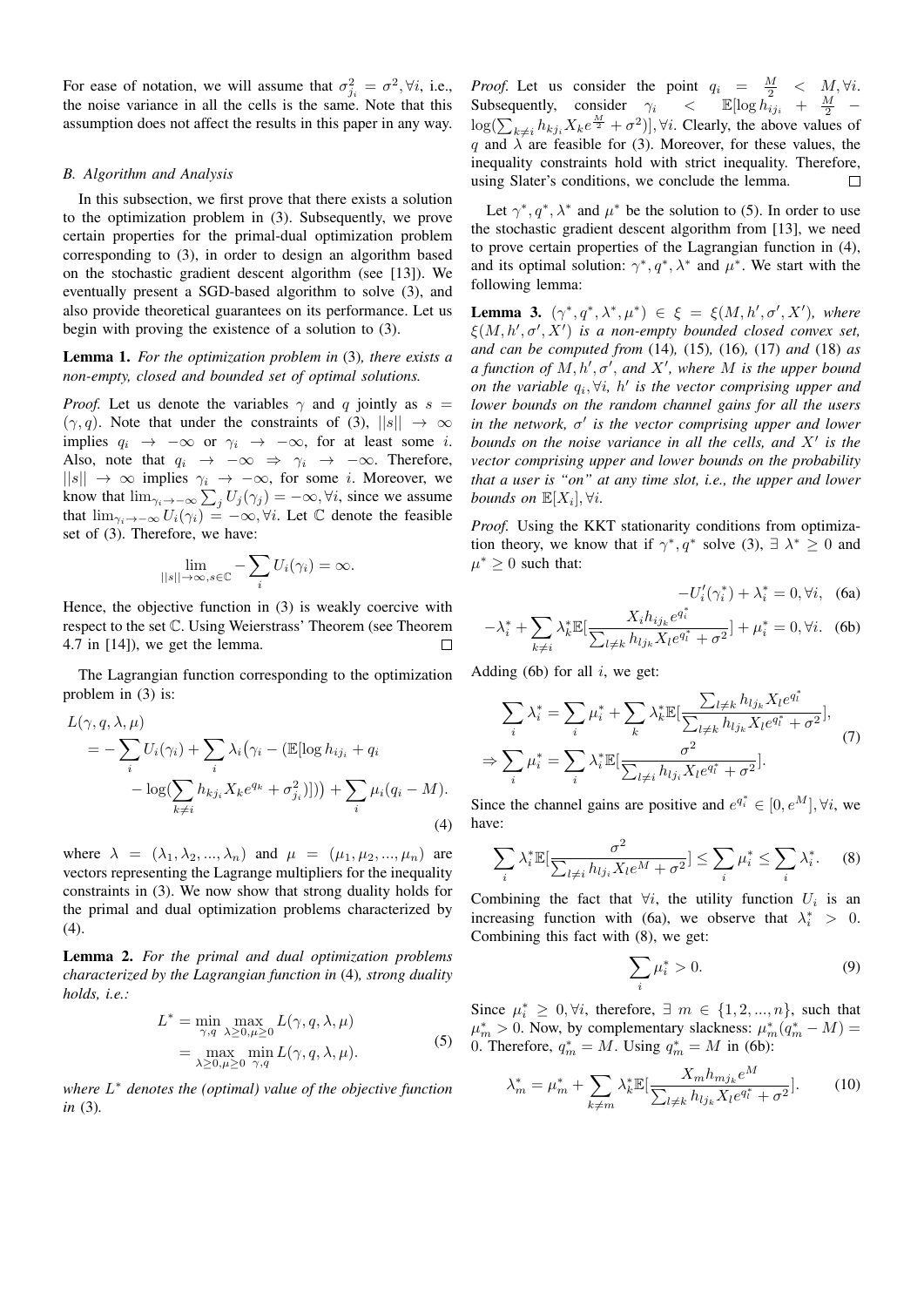Since all the terms in the above expression are non-negative, therefore:

$$
\lambda_k^* \mathbb{E}[\frac{X_m h_{mjk} e^M}{\sum_{l \neq k} h_{ljk} X_l e^{q_l^*} + \sigma^2}] \leq \lambda_m^*, \forall k \neq m,
$$
  
\n
$$
\Rightarrow \lambda_k^* \mathbb{E}[\frac{X_m h_{mjk} e^M}{\sum_{l \neq k} h_{ljk} X_l e^M + \sigma^2}] \leq \lambda_m^*, \forall k \neq m.
$$
\n(11)

where the last step follows from the fact that  $e^{q_i^*} \in [0, e^M]$ ,  $\forall i$ . Now, we observe that the inequality constraints on  $\gamma_i$  (for all i) in (3) will hold with equality (at the solution  $\gamma_i^*$ ) as the utility function  $U_i(\gamma_i)$  is an increasing function of  $\gamma_i$ . Therefore:

$$
\gamma_m^* = \mathbb{E}[\log(\frac{h_{mj_m}e^M}{\sum_{k \neq m} h_{kj_m} X_k e^{q_k^*} + \sigma^2})]
$$
  
\n
$$
\geq \mathbb{E}[\log(\frac{h_{mj_m}e^M}{\sum_{k \neq m} h_{kj_m} X_k e^M + \sigma^2})].
$$
\n(12)

where the last step follows from the fact that  $e^{q_i^*} \in [0, e^M]$ ,  $\forall i$ . Combining (12) with (6a), we get:

$$
\lambda_m^* \le U_m'(\mathbb{E}[\log(\frac{h_{mj_m}e^M}{\sum_{k \neq m} h_{kj_m} X_k e^M + \sigma^2})]). \tag{13}
$$

where the inequality follows from the fact that  $U_i'(\gamma_i)$  is a decreasing function of  $\gamma_i$ , since  $U_i(\gamma_i)$  is a concave function. Combining (13) and (11):

$$
0 \leq \lambda_i^* \leq C = \max_{l} \left\{ U'_l \left( \mathbb{E}[\log(\frac{h_{lj}e^M}{\sum_{k \neq l} h_{kj_l} X_k e^M + \sigma^2})] \right) \times \left[ \mathbb{E}[\frac{h_{lj} X_l e^M}{\sum_{k \neq i} h_{kj_i} X_k e^M + \sigma^2}] \right]^{-1} \right\}.
$$
\n(14)

Since  $\lambda^*, \mu^* \geq 0$ , combining (14) with (6b):

$$
0 \le \mu_i^* \le C,\tag{15}
$$

where  $C$  is the constant defined in (14). Also, since the first set of inequality constraints in (3) hold with equality at  $\gamma^*$ and  $q^*$ , we have:

$$
\gamma_i^* = \mathbb{E}[\log(\frac{h_{ij_i}e^{q_i^*}}{\sum_{k \neq i} h_{kj_i} X_k e^{q_k^*} + \sigma^2})] \leq \mathbb{E}[\log \frac{h_{ij_i}e^M}{\sigma^2}], \forall i.
$$
\n(16)

where the last step follows from the fact that  $e^{q_i^*} \in [0, e^M]$ ,  $\forall i$ . Also, using (6a) and (14) along with the fact that,  $\forall i, U'_i(\gamma_i)$ is a decreasing function of  $\gamma_i$ , we get:

$$
\gamma_i^* \ge U_i^{'-1}(C),\tag{17}
$$

where  $C$  is the constant defined in (14). Combining (16) and (17):

$$
\mathbb{E}[\log(\frac{h_{ij_i}X_ie^{q_i^*}}{\sum_{k\neq i}h_{kj_i}X_ke^{q_k^*}+\sigma^2})] = \gamma_i^*
$$
  
\n
$$
\Rightarrow q_i^* \ge \gamma_i^* - \mathbb{E}[\log(\frac{h_{ij_i}X_i}{\sigma^2})]
$$
  
\n
$$
\Rightarrow q_i^* \ge U_i^{'-1}(C) - \mathbb{E}[\log(\frac{h_{ij_i}X_i}{\sigma^2})],
$$
\n(18)

where C is the constant defined in  $(14)$ . Combining  $(14)$ ,  $(15)$ , (16), (17) and (18), along with the fact that  $q_i^* \leq M, \forall i$ , we conclude that  $(\gamma^*, q^*, \lambda^*, \mu^*) \in \xi$ , where  $\xi$  is a non-empty bounded closed convex set.  $\Box$ 

Remark 1. *Observe that the set* ξ *can be computed with loose upper and lower bounds on random channel gains,"on" probabilities for the users and the noise variance in each cell. Any reasonable and non-trivial bounds on these quantities will allow the computation of a non-empty bounded closed convex set* ξ*, to which the primal and dual optimal variables should belong to. Note that we do not need to compute the smallest such set. This remark is also applicable to the FPC case discussed in the next section.*

Next, we have the following lemma:

**Lemma 4.**  $L(\gamma, q, \lambda, \mu)$  *is Lipschitz continuous on the set*  $\xi$ *.* 

*Proof.* Note that L is a continuously differentiable function of  $\gamma, q, \lambda, \mu$ . Moreover, we proved in Lemma 1 that  $\xi$  is a nonempty bounded closed convex set. The lemma follows directly by combining the above two statements.  $\Box$ 

We now present the SGD-based general power control algorithm SGPC-SINR, as applicable to our problem. For ease of notation, let  $z = (\gamma, q, \lambda, \mu)$ . At each time instant t, we have  $X(t) = (X_1(t), X_2(t), ..., X_n(t))$ , i.e., i.i.d. samples of the random variables  $X_i, \forall i$  (i.e., we know which users are active or not). We also have the random channel gains  $h(t) = \{h_{ik}(t), \forall i, k\}$ . Let us use these values to compute the random gradient estimate of the Lagrangian:

$$
\nabla L(z, h(t), X(t)) =\n\begin{bmatrix}\n(-U_i'(\gamma_i) + \lambda_i)_{i=1}^n \\
(-\lambda_i + \sum_{k \neq i} \frac{\lambda_k X_i(t) h_{i j_k}(t) e^{i \overline{q}_1}1}{\sum_{l \neq k} h_{l j_k}(t) X_l(t) e^{q_l} + \sigma^2} + \mu_i)_{i=1}^n \\
(\gamma_i - \log h_{i j_i}(t) - q_i + \log(\sum_{k \neq i} h_{k j_i}(t) X_k(t) e^{q_k} + \sigma^2))_{i=1}^n \\
(q_i - M)_{i=1}^n\n\end{bmatrix}
$$
\n(19)

Since we need to minimize the Lagrangian function with respect to the primal variables and maximize it with respect to the dual variables, the corresponding random gradient estimate to plug in a descent step is:

$$
\nabla \tilde{L}(z, h(t)X(t)) =
$$
\n
$$
\begin{bmatrix}\n(-U_i'(\gamma_i) + \lambda_i)_{i=1}^n \\
(-\lambda_i + \sum_{k \neq i} \frac{\lambda_k X_i(t) h_{ij_k}(t) e^{i\pi_i}}{\sum_{l \neq k} h_{lj_k}(t) X_l(t) e^{i\pi_i} + \sigma^2} + \mu_i)_{i=1}^n \\
-(\gamma_i - \log h_{ij_i}(t) - q_i + \log(\sum_{k \neq i} h_{kj_i}(t) X_k(t) e^{i\pi_i} + \sigma^2))_{i=1}^n \\
-(q_i - M)_{i=1}^n\n\end{bmatrix}
$$
\n(20)

Note that since  $L$  is a continuously differentiable function and we showed in Lemma 3 that the variable  $z$  can be effectively restricted to the set  $\xi$ , we have:  $\mathbb{E}[||\nabla L(z, h(t), X(t))||_2^2] \leq$  $G^2, \forall z \in \xi$ , where  $G = G(\xi)$  is a finite constant. Also, let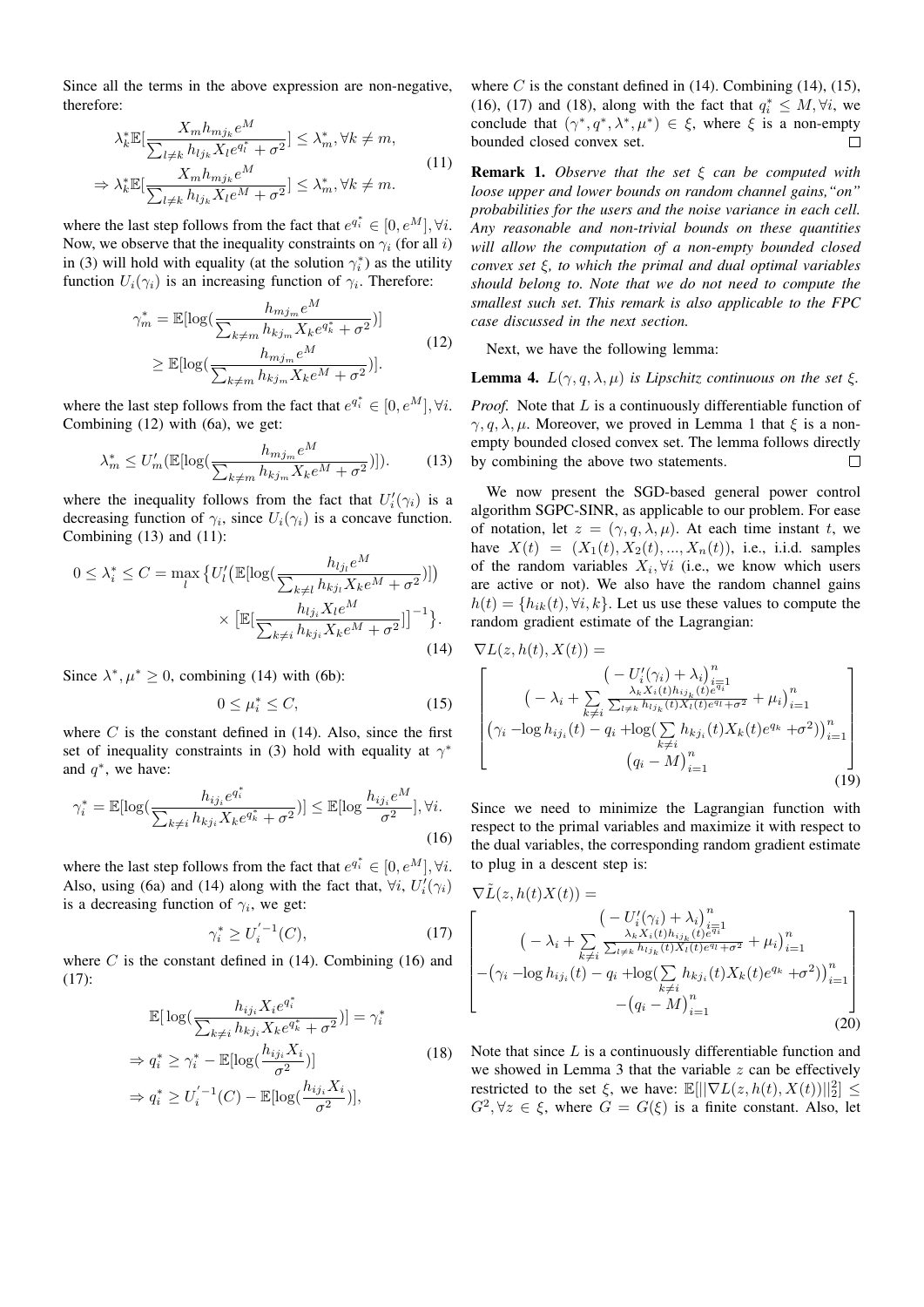$D_{\xi} =$ √  $2 \max_{z \in \xi} ||z||_2$ .  $D_{\xi}$  quantifies the size of the set  $\xi$ . Now, the SGPC-SINR algorithm is presented as Algorithm 1.

## Algorithm 1 SGD-based GPC for SINR-based utility maximization (SGPC-SINR)<sup>1</sup>

initialize  $z(0) = (\gamma(0), q(0), \lambda(0), \mu(0)) \in \xi$ , constant  $\theta > 0$ . for  $t = 1, 2, ...$ : 1) Compute  $\nabla \tilde{L}(z(t-1), h(t), X(t)), \eta_t = \frac{\theta D_{\xi}}{G}$  $\frac{\sigma D_{\xi}}{G\sqrt{t}}$ . 2)  $z(t) = \prod_{\xi} (z(t-1) - \eta_t \nabla \tilde{L}(z(t-1), h(t), X(t))).$ 3) Output  $\tilde{z}(t) = \frac{\sum_{i=1}^{t} z_i}{\sum_{i=1}^{t} z_i}$  $\frac{\sum\limits_{i=1}^{n} \eta_i z(i)}{i}$ .

end for

Theorem 1. *After* T *iterations of the SGPC-SINR algorithm, we have:*

$$
\mathbb{E}[\epsilon(T)] = O(\frac{\max\{\theta, \theta^{-1}\} D_{\xi} G}{\sqrt{T}})
$$

*where*  $\epsilon(t) = \left[ \max_{\lambda,\mu} L(\tilde{\gamma}(t), \tilde{q}(t), \lambda, \mu) - L^* \right] + \left[ L^* - L^* \right]$  $\min_{\gamma,q} L(\gamma,q,\tilde{\lambda(t)},\tilde{\mu}(t)) \big].$ 

*Proof.* Follows from equation (3.15) in Section 3.1 of [13]. П

Corollary 1. *The SGPC-SINR algorithm solution converges to the optimal value of* (5)*, i.e.:*

$$
\lim_{T \to \infty} \mathbb{E}[L(\tilde{z}(T)) - L^*] = 0.
$$

*Proof.* Using the definition of  $\epsilon(T)$  from Theorem 1, we have:

$$
\Rightarrow L(\tilde{z}(T)) - L^* \le \max_{\lambda,\mu} L(\tilde{\gamma}(T), \tilde{q}(T), \lambda, \mu) - L^* \le \epsilon(T),
$$
  

$$
\le \epsilon(T),
$$
  

$$
\Rightarrow \mathbb{E}[L(\tilde{z}(T)) - L^*] \le \mathbb{E}[\epsilon(T)],
$$
  

$$
\Rightarrow \lim_{T \to \infty} \mathbb{E}[L(\tilde{z}(T)) - L^*] \le \lim_{T \to \infty} \mathbb{E}[\epsilon(T)] = 0.
$$

where the last step follows from the result in Theorem 1.  $\Box$ 

The following remarks apply to both this section and the next.

Remark 2. *The implementation of the power control algorithm presented in this section requires the knowledge of various channel gains. Some of these channel gains may not be directly available; in practice, one may be able to estimate a distribution of these channel gains and sample from this distribution when some channel gains are not directly measured. See [7] for details.*

Remark 3. *Note that Theorem 1 implies that the total expected regret up to time* t *given by*

$$
\sum_{t=1}^T \left( \mathbb{E}[L(\tilde{z}(t)) - L^*] \right) = O(\sqrt{T}).
$$

 ${}^{1}\prod_{\xi}$  denotes the projection operator for set  $\xi$ . See the text for the definitions of remaining quantities. Note that  $\prod_{\xi}$  can be computed efficiently from (14), (15), (16), (17) and (18). Moreover, it can also be computed in parallel for different variables, since the bounds on each variable are independent of each other.

## III. SINR-BASED FRACTIONAL POWER CONTROL (FPC)

## *A. Problem Formulation*

As discussed in the introduction section, Fractional Power Control (FPC) is the method of power control used in LTE systems. As before, let us consider a user  $i$ , belonging to the cell (or base station)  $j_i$ . Let the channel gain for the user i for transmissions to cell k be denoted by  $h_{ik}$ . In FPC, the power assigned to user  $i$ ,  $P_i$  is given as follows:

$$
P_i = Q_{j_i} h_{ij_i}^{-\alpha_{j_i}} \tag{21}
$$

where  $0 \leq Q_{j_i}$  is the nominal transmit power for cell  $j_i$  and  $0 \leq \alpha_{j_i} \leq 1$  is the path loss compensation factor for cell  $j_i$  such that  $Q_{j_i} h_{ij_i}^{-\alpha_{j_i}} \le e^M$  ( $e^M$  is the maximum power allowed).

Note that the major advantage of using FPC over GPC is that using FPC leads to a huge reduction in the number of free parameters. In GPC, each user can have its own power assignment, leading to a large number of parameters to be optimized. On the other hand, in FPC, each cell has only two parameters that need to be optimized, thereby drastically reducing the number of free parameters. For instance, in a typical LTE network with about 5,000 cells with each cell having around 50 users, GPC will have 250,000 free parameters whereas FPC will have only 100. Although FPC leads to a drastic reduction in the number of free parameters, note that the performance of GPC will always be better than FPC as it is more general. Setting  $\pi_{j_i} = \log Q_{j_i}$ , plugging (21) into (1) and following a similar process as in Section II-A, we get the following optimization problem for FPC:

$$
\min_{\gamma,\pi,\alpha} -\sum_{i} U_i(\gamma_i)
$$
\ns. t.  $\gamma_i - \mathbb{E}[(1-\alpha_{j_i})\log h_{ij_i} + \pi_{j_i} - \log(\sum_{k\neq i} h_{kj_i} X_k(e^{\pi_{j_k}-\alpha_{j_k}\log h_{kj_k}}) + \sigma^2)] \leq 0, \forall i,$   
\n $\pi_{j_i} - \alpha_{j_i}\log h_{ij_i} \leq M, \forall i,$   
\n $-\alpha_{j_i} \leq 0, \forall i,$   
\n $\alpha_{j_i} \leq 1, \forall i,$  (22)

where we have assumed  $\sigma_{j_i}^2 = \sigma^2, \forall i$ , as before. With the same assumptions on the utility functions as in the GPC section (see Section II-A for details), we can show that the above optimization problem is a convex optimization problem. The proof relies on the fact that the composition of an increasing log-sum-of-exponentials function with a convex function results in a convex function. We omit the details here due to space constraints.

## *B. Algorithm and Analysis*

,

Similar to the GPC case, in this subsection, we first present a lemma that proves that there exists a solution to the optimization problem in (22). Subsequently, we prove certain properties for the primal-dual optimization problem corresponding to (22), in order to design an algorithm based on the stochastic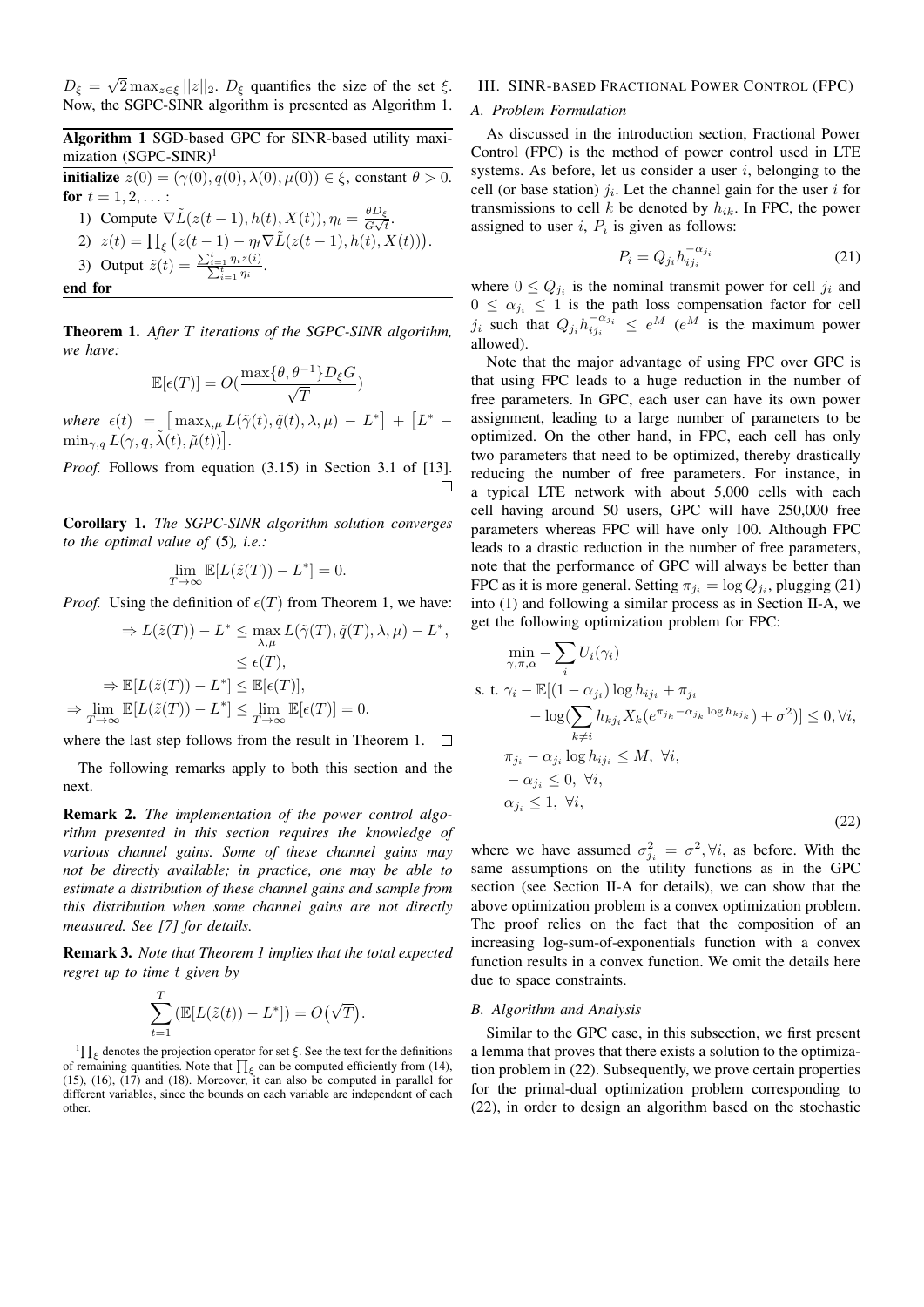gradient descent algorithm. We eventually present a SGDbased algorithm to solve (22), and also provide theoretical guarantees on its performance. All proofs in this section are omitted due to space limitations since they are similar to those in the previous section.

## Lemma 5. *For the optimization problem in* (22)*, there exists a non-empty, closed and bounded set of optimal solutions.*

Let  $s = (\gamma, \pi, \alpha)$  denote the vector of primal variables and  $r = (\lambda, \mu, \beta, \zeta)$  denote the vector of Lagrange multipliers associated with the first, second, third and fourth set of constraints in 22 respectively. Also, let  $\mathbb B$  denote the set of all cells/base stations. Then, the Lagrangian function corresponding to the optimization problem in (22) is:

$$
L(s,r)
$$
  
=  $-\sum_{i} U_i(\gamma_i) + \sum_{i} \lambda_i (\gamma_i - \mathbb{E}[(1 - \alpha_{j_i}) \log h_{ij_i} + \pi_{j_i} -\log(\sum_{k \neq i} h_{kj_i} X_k(e^{\pi_{j_k} - \alpha_{j_k} \log h_{kj_k}}) + \sigma^2)])$   
+  $\sum_{i} \mu_i (\pi_{j_i} - \alpha_{j_i} \log h_{ij_i} - M) + \sum_{j_i \in \mathbb{B}} \beta_{j_i} (-\alpha_{j_i}) + \sum_{j_i \in \mathbb{B}} \zeta_{j_i} (\alpha_{j_i} - 1).$  (23)

We now show that strong duality holds for the primal and dual optimization problems characterized by (23).

Lemma 6. *For the primal and dual optimization problems characterized by the Lagrangian function in* (23)*, strong duality holds, i.e.:*

$$
L^* = \min_{s} \max_{r \ge 0} L(s, r)
$$
  
= 
$$
\max_{r \ge 0} \min_{s} L(s, r).
$$
 (24)

*where* L <sup>∗</sup> *denotes the (optimal) value of the objective function in* (22)*.*

Let  $s^*$  and  $r^*$  be the solution to (24). As in the GPC case, in order to use the stochastic gradient descent algorithm from [13], we need to prove certain properties of the Lagrangian function in (23), and its optimal solution:  $s^*$  and  $r^*$ .

**Lemma 7.**  $(s^*, r^*) \in \xi = \xi(M, h', \sigma', X')$ , where  $\xi(M, h', \sigma', X')$  is a non-empty bounded closed convex set *and as in Lemma 3, is an efficiently computable function of*  $M, h', \sigma'$ , and  $X'$ , where  $e^M$  is the maximum power for each *user,* h 0 *is the vector comprising upper and lower bounds on the random channel gains for all the users in the network, σ<sup>1</sup> is the vector comprising upper and lower bounds on the noise* variance in all the cells, and  $X'$  is the vector comprising upper *and lower bounds on the probability that a user is "on" at* any time slot, i.e., the upper and lower bounds on  $\mathbb{E}[X_i], \forall i$ .

Note that the exact bounds on the set  $\xi$  in this case can be obtained similar to the bounds  $(14)$ ,  $(15)$ ,  $(16)$ ,  $(17)$  and  $(18)$  in the proof of Lemma 3. We omit this derivation due to space constraints.

## **Lemma 8.**  $L(s, r)$  *is Lipschitz continuous on the set*  $\xi$ *.*

We now present the SGD-based general power control algorithm SFPC-SINR, as applicable to the SINR-based FPC problem. For ease of notation, let  $z = (s, r)$ . At each time instant t, we have  $X(t) = (X_1(t), X_2(t), ..., X_n(t))$ , i.e., i.i.d. samples of the random variables  $X_i$ ,  $\forall i$  (i.e., we know which users are active or not). As before, we also have the random channel gains  $h(t) = \{h_{ik}(t), \forall i, k\}$ . Also, for each cell  $c \in \mathbb{B}$ , let  $\mathbb{F}_c$  denote the set of users belonging to that cell. As in the previous section, let us compute the random gradient estimate of the Lagrangian to plug into a descent step:

$$
\nabla \tilde{L}(z, h(t), X(t)) =
$$
\n
$$
\begin{bmatrix}\n(\nabla_{\gamma_i} L(z, h(t), X(t)))_{i=1}^n \\
(\nabla_{\pi_c} L(z, h(t), X(t)))_{c \in \mathbb{B}} \\
(\nabla_{\alpha_c} L(z, h(t), X(t)))_{c \in \mathbb{B}} \\
(-\nabla_{\lambda_i} L(z, h(t), X(t)))_{i=1}^n \\
(-\nabla_{\mu_i} L(z, h(t), X(t)))_{i=1}^n \\
(-\nabla_{\beta_c} L(z, h(t), X(t)))_{c \in \mathbb{B}} \\
(-\nabla_{\zeta_c} L(z, h(t), X(t)))_{c \in \mathbb{B}}\n\end{bmatrix}
$$
\n(25)

where the components are given by:

$$
\nabla_{\gamma_i} L(z, h(t), X(t)) = -U_i'(\gamma_i) + \lambda_i,
$$
\n
$$
\nabla_{\pi_c} L(z, h(t), X(t))
$$
\n
$$
= -\sum_{i \in \mathbb{F}_c} \lambda_i + \mu_c
$$
\n
$$
+ \sum_k \frac{\sum_{m \in \mathbb{F}_c, m \neq k} \lambda_m X_m(t) h_{mj_k}(t) e^{\pi_c - \alpha_c \log h_{mc}(t)}}{\sum_{l \neq k} h_{lj_k}(t) X_l(t) (e^{\pi_{j_l} - \alpha_{j_l} \log h_{lj_l}(t)}) + \sigma^2},
$$
\n
$$
\nabla_{\alpha_c} L(z, h(t), X(t))
$$
\n
$$
= \sum_{i \in \mathbb{F}_c} \lambda_i \log h_{ic}(t) - \beta_c + \zeta_c + \mu_c
$$
\n
$$
\sum_{m \neq k} \lambda_m X_m(t) h_{mj_k}(t) e^{\pi_c - \alpha_c \log h_{mc}(t)} (-\log h_{mc}(t))
$$
\n
$$
+ \sum_k \frac{m \neq k}{\sum_{l \neq k} h_{lj_k}(t) X_l(t) (e^{\pi_{j_l} - \alpha_{j_l} \log h_{lj_l}(t)}) + \sigma^2},
$$
\n
$$
\nabla_{\lambda_i} L(z, h(t), X(t))
$$
\n
$$
= \gamma_i - [(1 - \alpha_{j_i}) \log h_{ij_i}(t) + \pi_{j_i} - \log(\sum_{k \neq i} h_{kj_i}(t) X_k(t) (e^{\pi_{j_k} - \alpha_{j_k} \log h_{kj_k}(t)}) + \sigma^2)],
$$
\n
$$
\nabla_{\mu_i} L(z, h(t), X(t)) = \pi_{j_i} - \alpha_{j_i} \log h_{ij_i}(t) - \log M,
$$
\n
$$
\nabla_{\beta_c} L(z, h(t), X(t)) = -\alpha_c, \nabla_{\zeta_c} L(z, h(t), X(t)) = \alpha_c - 1.
$$

As in the previous section, note that since  $L$  is a continuously differentiable function and we showed in Lemma 7 that the variable z can be effectively restricted to the set  $\xi$ , we have:  $\mathbb{E}[||\nabla L(z, h(t), X(t))||_2^2] \leq G^2, \forall z \in \xi$ , where  $G = G(\xi)$  is a finite constant. Also, let  $D_{\xi} =$  $\tilde{z}$  $2 \max_{z \in \xi} ||z||_2$ . Now, the SFPC-SINR algorithm is presented as Algorithm 2.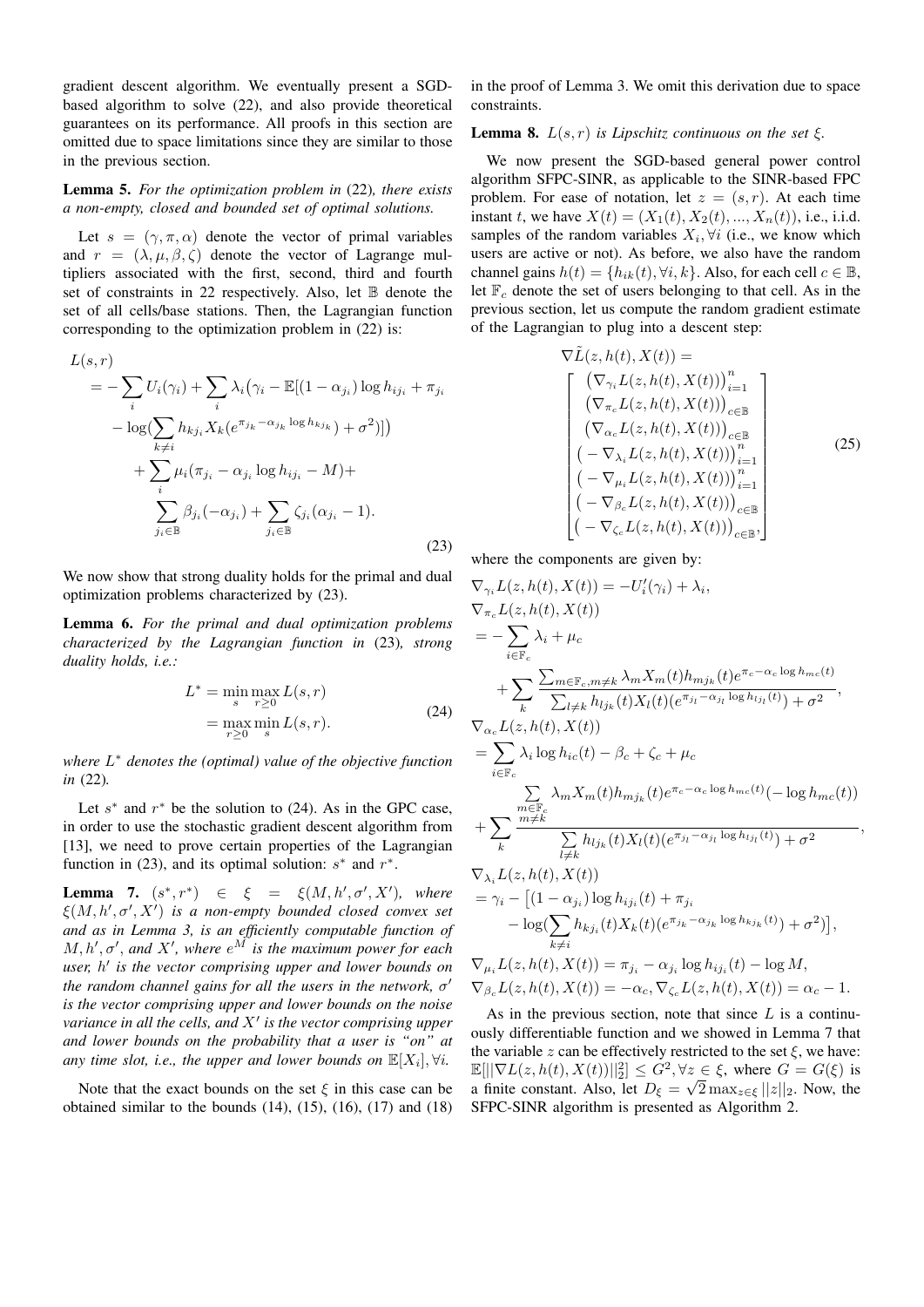Algorithm 2 SGD-based FPC for SINR-based utility maximization (SFPC-SINR)

initialize  $z(0) = (s(0), r(0)) \in \xi$ , constant  $\theta > 0$ . for  $t = 1, 2, ...$ : 1) Compute  $\nabla \tilde{L}(z(t-1), h(t), X(t)), \eta_t = \frac{\theta D_{\xi}}{G}$  $\frac{\sigma D_{\xi}}{G\sqrt{t}}$ . 2)  $z(t) = \prod_{\xi} (z(t-1) - \eta_t \nabla \tilde{L}(z(t-1), h(t), X(t))).$ 3) Output  $\tilde{z}(t) = \frac{\sum_{i=1}^{t} z_i}{\sum_{i=1}^{t} z_i}$  $\frac{\sum\limits_{i=1}^{n} \eta_i z(i)}{i}$ . end for

Theorem 2. *After* T *iterations of the SFPC-SINR algorithm, we have:*

$$
\mathbb{E}[\epsilon(T)] = O(\frac{\max\{\theta, \theta^{-1}\} D_{\xi} G}{\sqrt{T}})
$$
  
where  $\epsilon(t) = [\max_{r} L(\tilde{s}(t), r) - L^*] + [L^* - \min_{s} L(s, \tilde{r}(t))]$ 

Corollary 2. *The SFPC-SINR algorithm solution converges to the optimal value of* (24)*, i.e.:*

$$
\lim_{T \to \infty} \mathbb{E}[L(\tilde{z}(T)) - L^*] = 0.
$$

## IV. ROBUST SHORT-TERM PERFORMANCE

## *A. Problem Formulation*

In the average SINR-based utility maximization, the focus was on achieving good long-term performance. In this section, we consider the problem of providing good shortterm performance, which is further robust to channel state statistics. Therefore, we consider a formulation in which the utilities for the users are functions of their instantaneous throughputs and we do not make any assumptions on the statistics of the channel states. In particular, we allow the channel states to be even chosen by an adversary. As is standard in the machine learning literature, the quality of an online algorithm is measured by comparing its performance with the performance of an algorithm (called the expert) which knows the future channel states but is only allowed to choose a time-independent power vector.

As in previous sections, let  $j_i$  denote the cell/base station to which user i belongs to. Let  $h_{ic}(t)$  denote the channel gain (arbitrary) for user i for transmissions to cell  $c$ , at time  $t$ . Also, let  $P_i(t)$  be the power assigned to user i at time t and let  $P(t) = (P_1(t), P_2(t), ..., P_n(t))$ . Moreover, let  $\gamma_i(P(t), t)$ denote the instantaneous logarithmic SINR for user  $i$  at time t, i.e.:

$$
\gamma_i(P(t), t) = \log \left( \frac{h_{ij_i}(t) P_i(t)}{\sum_{k \neq i} h_{kj_i}(t) X_k(t) P_k(t) + \sigma^2} \right) \tag{26}
$$

where  $X_i(t)$  is an arbitrary binary variable denoting whether user j is "on/off" at time t, and  $\sigma^2$  is the noise variance (assumed to be the same in all cells). We assume that there are known lower and upper bounds on the channel gains, i.e.,  $h_{\min} \leq h_{ik}(t) \leq h_{\max}, \forall i, k, t$ . Also, we assume that there is an upper bound  $P_{\text{max}}$  on the power assigned to any user. Moreover, as in [7], we assume that there is a minimum decodable SINR  $\delta_{\min}$  such that  $h_{\min}P_{\max} \geq \delta_{\min}\{(n -$   $1)h_{\text{max}}P_{\text{max}} + \sigma^2$  holds. This allows the problem to be feasible and also ensures that the  $P_i(t) \in [P_{\min}, P_{\max}]$ , where  $P_{\min}$  is a function of  $\delta_{\min}$ ,  $h_{\min}$  and  $h_{\max}$ .

The instantaneous throughput  $\tau_i(t)$  for user i at time t is simply:  $\tau_i(t) = \log(1 + e^{\gamma_i(P(t),t)})$ . Using the popular logutility function, the cumulative instantaneous utility of all the users at time t is  $\sum_i w_i \log(\log(1+e^{\gamma_i(P(t),t)}))$ , where  $w_i > 0$ is the weight factor associated with the utility function of user *i*. Therefore, to optimize the short-term performance of the network for  $T$  time slots, an expert needs to solve the following optimization problem to compute the best timeindependent power assignment  $P^* = (P_1^*, P_2^*, ..., P_n^*)$  in hindsight:

$$
\min_{P} \sum_{t=1}^{T} \sum_{i} -w_i \log(\log(1 + e^{\gamma_i(P,t)})).
$$
 (27)

We want to design an algorithm that performs as close to the above expert as possible by doing online power control. Observe that  $-\log \log(1+e^{\gamma_i(P(t),t)})$  is a convex and decreasing function of  $\gamma_i(P(t), t)$ . Therefore, as long as  $\gamma_i(P(t), t)$  is a concave function of the power control parameters  $P(t)$ , the overall composition of functions will be a convex function and the resulting problem will be an online convex optimization problem. Clearly,  $\gamma_i(P(t), t)$  computed in (26), is not a concave function. But, as we observed in previous sections, it is easy to convert  $\gamma_i(P(t), t)$  to a concave function of the power control parameters with suitable transformations.

*1) General Power Control (GPC):* For GPC, let us consider the same transformation as in Section II, i.e.,  $P_i(t) = e^{q_i(t)}$ . Let  $z(t) = (\{q_j(t)\}_{j=1}^n)$ . Plugging this transformation in (26):

$$
\gamma_i(P(t),t) = \gamma_i'(z(t),t)
$$
  
= log  $h_{ij_i}(t) + q_i(t) - log(\sum_{k \neq i} h_{kj_i}(t)X_k(t)e^{q_k(t)} + \sigma^2)$ 

Clearly, the above function is a concave function of  $z(t)$  as negative of log-sum-of-exponentials is a concave function. Also, observe that  $z(t) \in \xi(\delta_{\min}, h_{\min}, h_{\max}) = \xi$ , where  $\xi$ is a computable non-empty closed convex bounded set, since the power for each user has to lie in  $[P_{\min}, P_{\max}]$ .

*2) Fractional Power Control (FPC):* For FPC, we have  $P_i(t) = e^{\pi_{j_i}(t) - \alpha_{j_i}(t) \log h_{ij_i}(t)}$ . Plugging this in (26), it can be verified that  $\gamma_i(P(t), t) = \gamma_i'(z(t), t)$  becomes a concave function of  $z(t) = (\{\pi_c(t)\}_{c \in \mathbb{B}}, \{\alpha_c(t)\}_{c \in \mathbb{B}})$ . Again, observe that  $z(t) \in \xi(\delta_{\min}, h_{\min}, h_{\max}) = \xi$ , where  $\xi$  is a computable non-empty closed convex bounded set, since the power for each user has to lie in  $[P_{\min}, P_{\max}]$ .

Using the above transformations, for both FPC and GPC, we can get an online convex optimization problem with respect to the power control parameters  $z(t)$ . Now, in order to measure the performance of any algorithm (producing  $z(t)$ ) as compared to the best expert in hindsight, a popular metric is regret